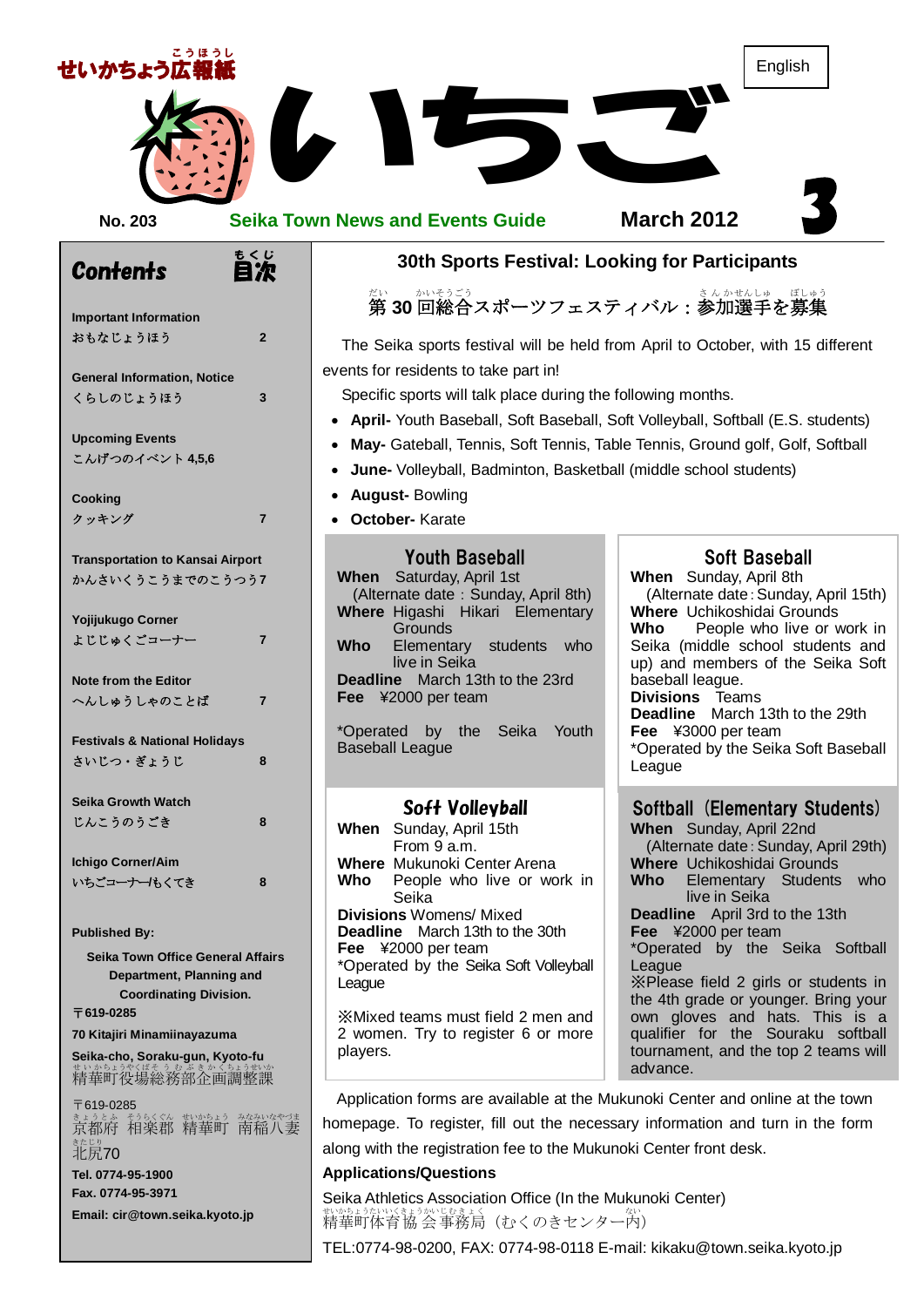## Important Information おもなじょうほう

# **Think about the Future of Seika**

まちの未来 考 えよう

As the Seika town office is currently working on plan to lay out how the town should grow in the next 20 to 30 years, we are looking for any kind of opinions and ideas about what you want Seika to be like in the future.

#### **Application Period:**

Applications must be received by Friday, March 30th. The Seika town office is open from 8:30a.m. to 12:00p.m., and 1:00p.m. to 5:00 p.m.

#### **How to Apply:**

Send in the completed application form by fax, post or e-mail to the location listed below.

#### **Other Information:**

Application forms are available at the Planning and Coordinating Division on the 5th floor of the Seika town office. They are also available to download from the Seika town homepage.

- ・ Your opinions and suggestions will be used as reference materials when discussing future plans.
- ・ When the results of the recruitment are made public, everything besides your opinions and suggestions (name, address, etc.) will not be announced.
- ・ We will not directly respond to your opinions or ideas
- We may not use demands or opinions that are not directly related to the topic at hand.

#### ○**Submissions**・**Questions**

 $\overline{\mathsf{T}}$ 619-0285 (Individual postal code. No address necessary) Seika Town Office, Planning and Coordinating Division, Planning Section まいかもいまうまいかきかくがかり<br>**精華町役場企画調整課企画係** 

TEL:0774-95-1900 FAX:0774-95-3971 E-mail: kikaku@town.seika.kyoto.jp

# **A Message from the Kizu Police** 木津警察署ホットメッセージコーナー

#### **Please help in the search for the final suspects in the Aum Shinrikyo Cult's sarin gas attack**

Seventeen years have passed since members of the Aum Shinrikyo Cult launched a sarin gas attack on a Tokyo subway. Police are looking for any information that will help them in their search for remaining suspects. If you see someone resembling one of these suspects, please call the number listen below.

 $*$ There is up to a 10,000,000 ven reward for information leading to the arrest of any one of these suspects

**CONTACT NUMBER:** Free 24 hour hotline TEL: 0120-006-024

Kizu Police Office 木津警察署



Katsuya Takahashi 53 years old Height: ~173 cm

TEL: 0774- 72-0110



Naoko Kikuchi 39 years old Height: ~159cm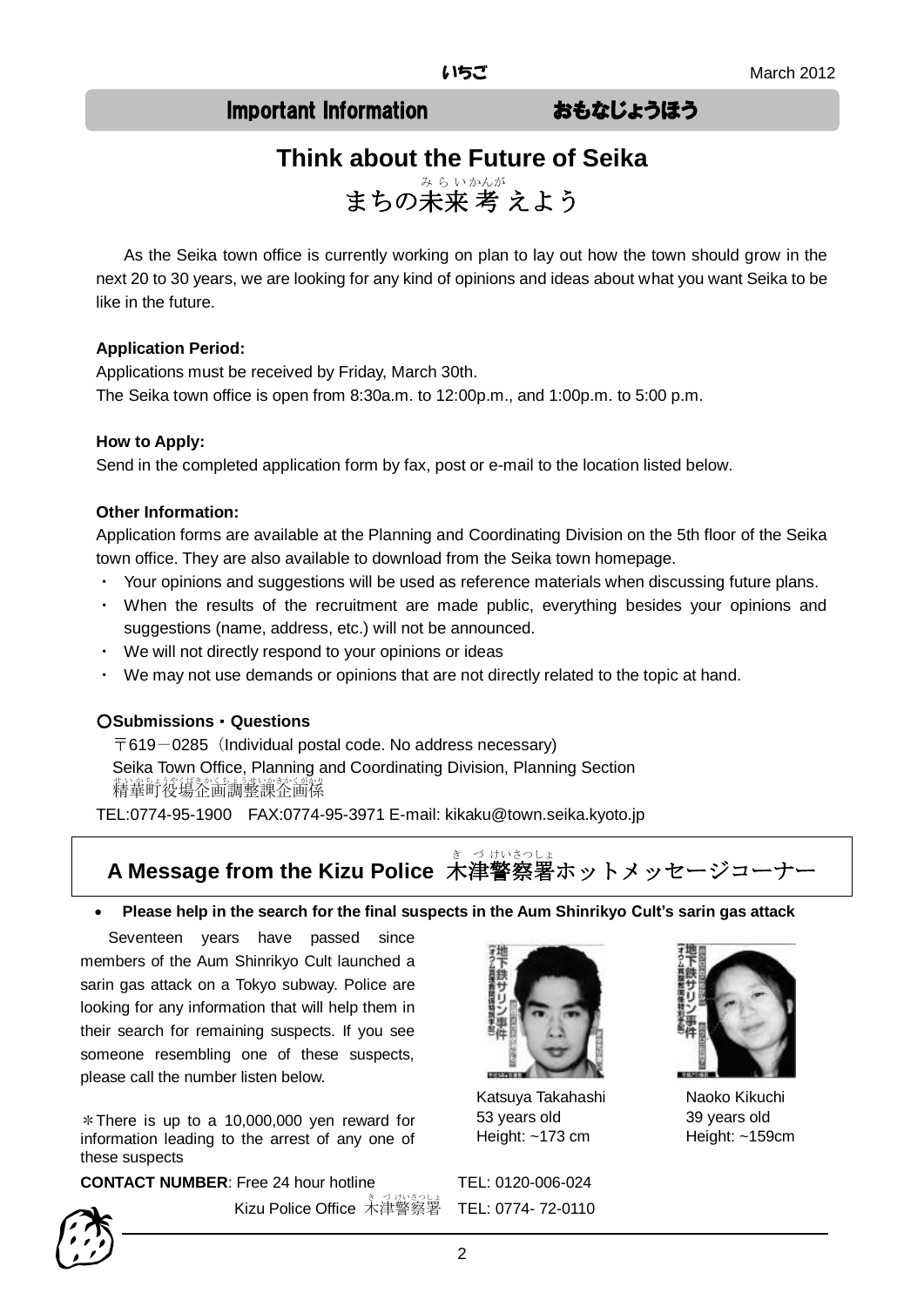**March**

## General Information くらしのじょうほう

| March     |                         |                                            |                      |
|-----------|-------------------------|--------------------------------------------|----------------------|
| Date      | Time                    | What                                       | <b>Where</b>         |
| $4$ (Sun) | 9:30-10:30, 10:30-11:30 | Parent · Child Arts and Crafts Class       | Seika town library   |
| IJ        |                         | 7th Annual Sports Sunday                   |                      |
| $6$ (Tue) | $13:30 - 15:30$         | Parenting Class (Child Raising)            | <b>Health Center</b> |
| 9 (Fri)   | $13:00 -$               | Health Check-up for 1 and a half year olds | <b>Health Center</b> |
| 11 (Sun)  | $9:30 - 12:00$          | <b>Parenting Class</b>                     | <b>Health Center</b> |
| 14 (Wed)  | $13:00 -$               | Health Check-up for 9 to 10 month olds     | <b>Health Center</b> |
| 15 (Thu)  | $13:00 -$               | Health Check-up for 3 to 4 month olds      | <b>Health Center</b> |
| IJ        | 13:15 - 14:15           | <b>BCG Vaccination</b>                     | <b>Health Center</b> |
| 19 (Mon)  | 13:30 - 15:00           | <b>Training Room Orientation</b>           | Mukunoki Center      |
| 20 (Tues) | 10:00-12:00             | Beginner's Badminton Class                 | Mukunoki Center      |
| 22 (Thu)  | $13:00 -$               | Dental Check-up for 2 year olds            | <b>Health Center</b> |
| 23 (Fri)  | $13:00 -$               | Health Check-up for 3 and a half year olds | <b>Health Center</b> |
| 25 (Sun)  | $9:00 - 12:00$          | Smile Sports Arena                         | Mukunoki Center      |
| 28 (Wed)  |                         | Mukunoki Center Closed                     |                      |
|           |                         | April                                      |                      |
| $1$ (Sun) |                         | Sports Festival (Youth Baseball)           | Uchikoshidai Grounds |

| $1$ (Sun)                                                    | Sports Festival (Youth Baseball)                   | Uchikoshidai Grounds |
|--------------------------------------------------------------|----------------------------------------------------|----------------------|
| $2$ (Mon)                                                    | Mukunoki Center Closed                             |                      |
| $\sim$ $\mu$ $\sim$<br>$\overline{10000}$ $\overline{10000}$ | $  -$<br>$\sim$ $\sim$ $\sim$ $\sim$ $\sim$ $\sim$ | $\cdots$ $\sim$<br>. |

### **What to do if…**

#### **You have a question about something in Ichigo:**

Call Kai Wiesner-Hanks, Coordinator for International relations at the Seika Town Office. You may also call if you need an interpreter, as most of the events and classes in Ichigo will be in Japanese.

TEL: 0774- 95-1900 FAX: 0774- 95-3971 E-mail: cir@town.seika.kyoto.jp or kikaku@town.seika.kyoto.jp (Planning and Coordinating Division)

#### **You have a problem with life in Japan:**

If you have any questions or problems concerning life in Japan not related to an article in Ichigo, please first contact Kai Wiesner-Hanks, Coordinator for International relations at the Seika Town Office.

TEL:0774-95-1900 FAX: 0774-95-3971 E-mail: cir@town.seika.kyoto.jp or kikaku@town.seika.kyoto.jp (Planning and Coordinating Division)

#### **You have an issue with your visa or other questions:**

The Kyoto Prefectural International Center, located on the 9th floor of Kyoto Station, offer advice and consolation on Visa issues and general problems. Visa consultations are available on the 4th Sunday of every month from 1 p.m.-4 p.m. Please make a reservation beforehand by phone or from the center's homepage. General counseling is available in English (Monday and Tuesday), Spanish (Wednesday), Portuguese(Thursday), Tagalong(Thursday), Chinese(Friday) and Korean (Saturday) from 1 p.m. to 5 p.m.

TEL: 075-342-5000 Homepage: http://www.kpic.or.jp/english/index.html

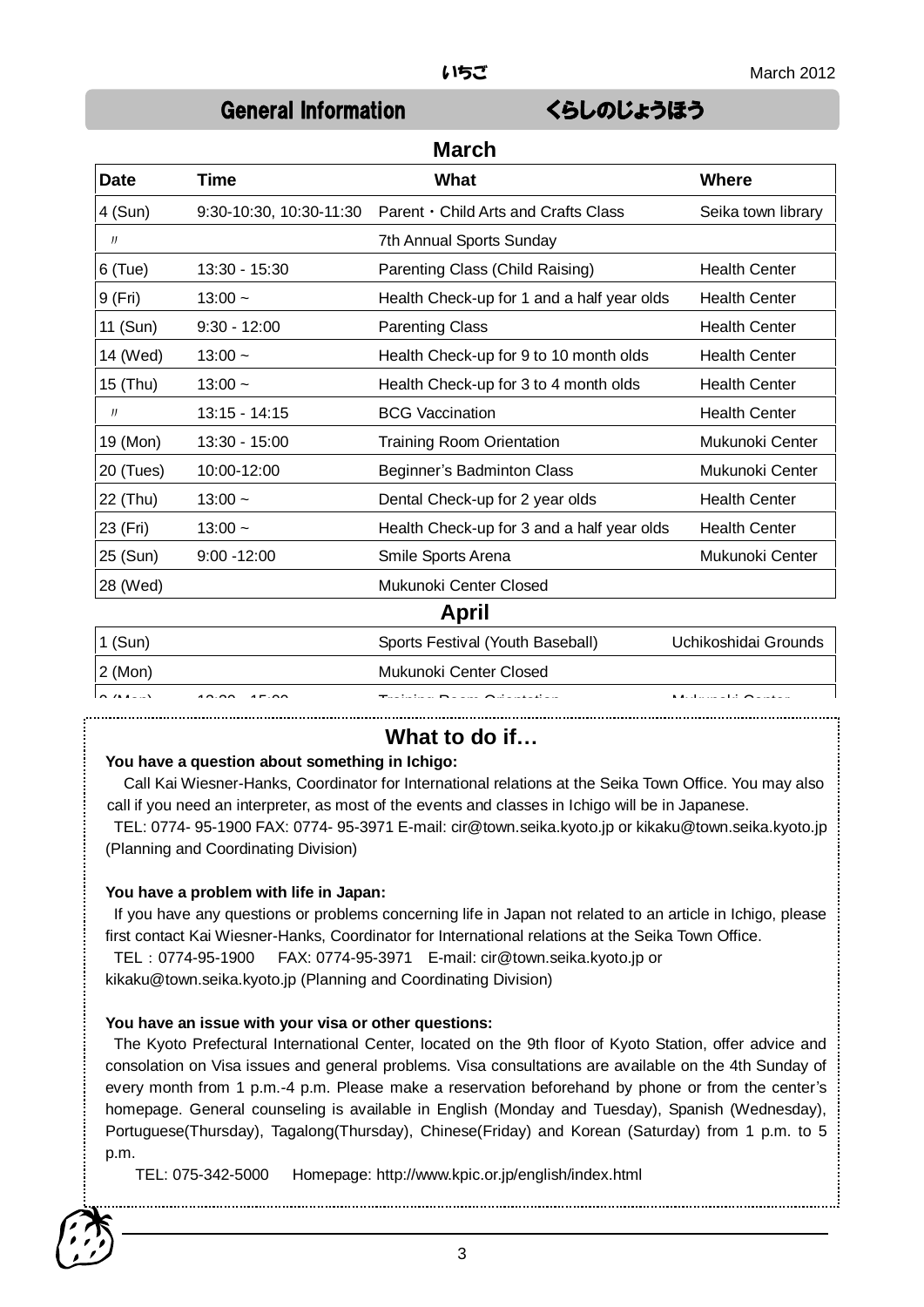# Upcoming Events こんげつのイベント

#### **Strawberry Picking イチゴ狩り Hanayagi Tourist Farm**  はなん、かんこうのうえん<br>**華やぎ観光農園** WHEN: Open until Wednesday, May 30th -Open Tuesday, Wednesday, Saturday, and Sunday -Sessions start at 10:00a.m., 12:30p.m., and 2:30p.m. FEE: (Until May 6th) Adults-¥1300 Children (elem. students)- ¥1200, Toddlers (ages 3 - 5)-¥1000 (May 7th to May 30th) Adults-¥1100, Children (elem. students)-¥1000, toddlers (ages 3 - 5)-¥800 Groups of 20 or larger qualify for a 10% discount. You may make reservations up to one month in advance QUESTIONS/RESERVATIONS: TEL: 93-4811, FAX: 93-4822 WEB: http://www.hanayagifarm.com/ (Online reservations available) **Kawanishi Strawberry Gardens** <sub>がかちょうかわにしかんこういちごえん</sub><br>**精華町川西観光苺 園** WHEN: Open until Sunday, May 27th -Open Everyday HOURS: 10 a.m.- 4 p.m. FEE: Adults (middle school and above)¥1100 Children (elem. students) ¥900 Toddlers (ages 3 - 5) ¥600 Extra ¥200 fee on Saturdays, Sundays and holidays. Groups of 20 or more qualify for a 10% discount. QUESTIONS/RESERVATIONS: TEL: 0774-94-5230, FAX: 0774-94-5260 http://www16.atpages.jp/kawanisiichigoen/

## **World's Largest Sundial: Commemorative Laser Firing Event**

# **3月9日夜、あの光が 蘇る**

On Friday, March 9th, the Keihanna Plaza will celebrate the restoration of the laser attached to the Keihanna Plaza Sundial, registered as the world's largest sundial in the Guinness Book of World Records.

The sundial was completed in 1993 and to celebrate, the laser, aimed directly at the North Star, was fired off. Unfortunately soon after that, the machine suffered a breakdown, and due to the high costs of repair could not be fixed until recently.

The event is free and no registration necessary. **WHEN**: Friday, March 9th, 6p.m. - 9p.m. **WHERE**: Keihanna Plaza Sundial Area

- **WHAT**: Commemorative Laser Firing Ceremony
	- Concert
	- Food and Drink for sale

**QUESTIONS**: Association for Renewal of the Keihanna World's Largest Sundial Laser (Inside the Nippon Shinshyukukan Co., Ltd) けいはんな世界一の日時計レーザージ数を復活させる会 (日本伸縮管(株)内) TEL:0774- 95-3900



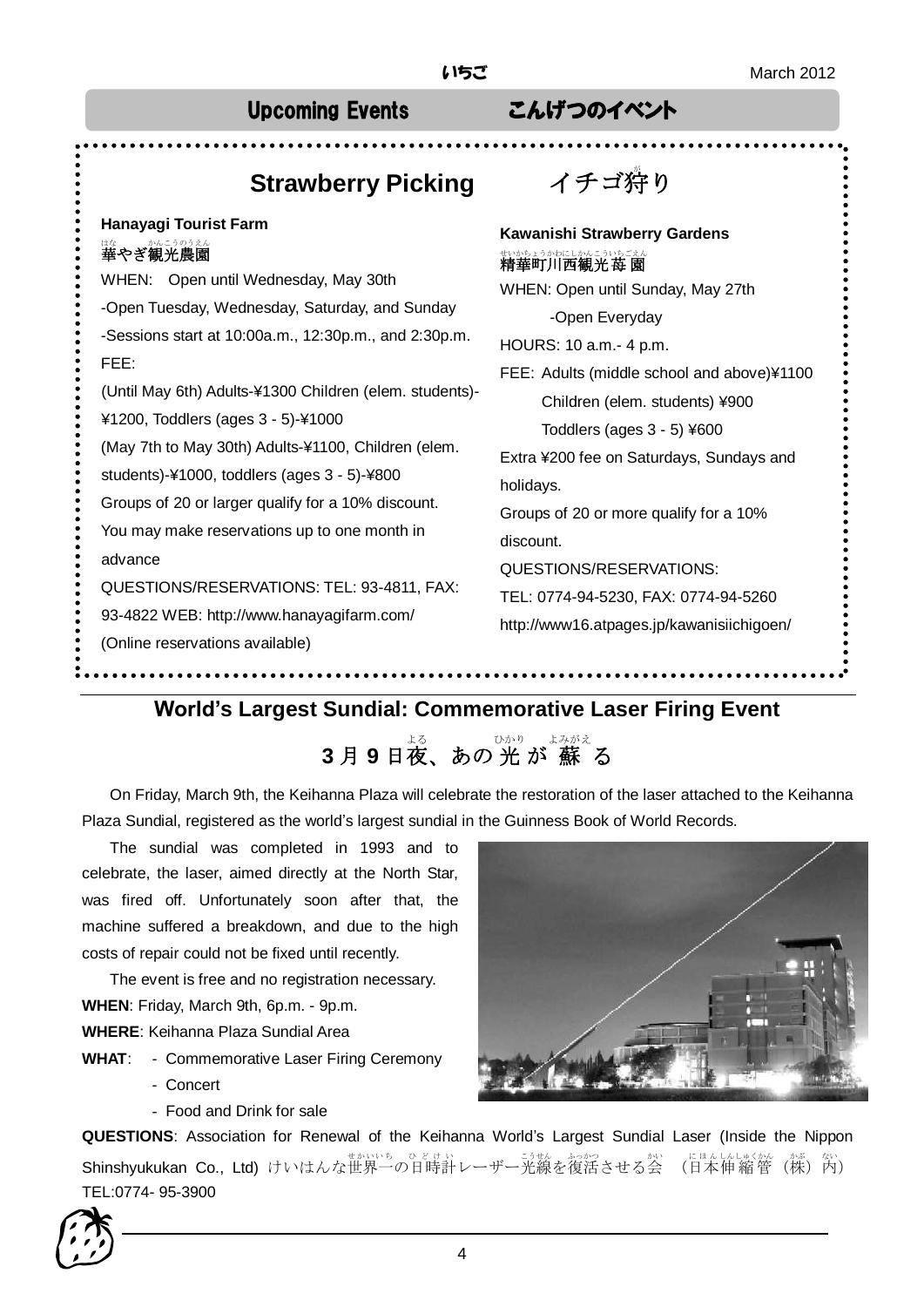### Keihanna Commemorative Park Upcoming Events and Activities

# けいはんな記念公園の催し物

#### Gardening Class "Technique!"-Pruning and Planting Trees in your Garden ★ 第 19 回庭園講座[我稀綸] 庭未の鞍定・手入れ

WHEN: March 3rd(Sat)(Moved to the 4th in case of rain) 1 p.m. to 4 p.m. WHERE: Suikeien 水景園 FEE: ¥2000 WHAT: A class on gardening technique from the Suikeien landscaper./

# Antiques and Crafts Market: Pocket Marche★アンティーク&雑貨マーケット Pocket Marche

WHEN: March 4th (Sun) 9:30 a.m. to 4:00 p.m. (canceled in case of storms) WHERE: Shibafu area 芝生 <sub>ひろ様</sub> WHAT: A market filled with flowers, handmade goods and all kinds of food.

# The Coming Spring! Free Seedlings to Help <mark>Welcome Spring!★はるよせ企画!!暮を感じる</mark>花の<sup>器</sup>っしゼント

WHEN: March 4th (Sun) from 9 a.m. (until supplies run out) WHERE: Suikeien Front Desk 水景園 受付前 WHAT: To celebrate the coming of spring on the traditional Chinese calendar, we will be handing out presents!

#### World Heritage Photo Show: The Eurasian Conti<mark>nent★三田崇博 世界遺産写</mark>貨展 ユーラシア天陸 たいりく

WHEN: March 7th(Wed) to the 11th (Sun) 9 a.m. to 5 p.m. WHERE: Suikeien Tsuki no Niwa Gallery 水景園ギ ャラリー月の庭 WHAT: A photo show of famous world heritage sites by photographer Takahiro Sanda, resident of Ikoma City.

## Suikeien Ikebana Classroom ★ 水景園のいけばな教室

wHEN: March 8th (Thu), 22nd (Thu) 1:30 p.m. - 4:00 p.m. WHERE: Suikeien Kangetsurou水景園観月楼 FEE: ¥2000(includes park entrance fee) WHAT: Study the ancient art of Ikebana, flower arranging in our Japanese garden. (Contact the Keihanna Commemorative Park Management Office at least 2 days prior)

# The Enchanted Mebuki Forest: Forest Play Date★ あつまれ!券ぶきの蒸のこびとたち 蒸あそびの白

WHEN: March 11th (Sun) 1 p.m. to 4 p.m. (cancelled in case of rain) WHERE: Suikeien Mebuki Forest <sub>れの状態</sub>。。<br>水景園 芽ぶきの森 FEE: Adults:¥100 Elementary and Middle schoolers: ¥50 WHAT: Come out and have fun playing in the Mebuki forest on our hammocks and swings. (3rd grade elementary students and below must be accompanied by a parent)

## 17th "*Tsuchi no Kai*" Art Show: The Fate of the Earth★特別企画展 第17尚主の会展一つちのえにしー

WHEN: March 17th (Sat) to the 31st (Sat) 10:00a.m. to 5:00p.m. WHERE: Tsuki no Niwa Gallery 水景園ギャ ラリー月 つき の庭 にわ WHAT: Founded 35 years ago in the Kaseyama region of Kizu, the group "*Tsuchi no Kai"* has created many different types of pottery and carvings which will be on display.

Pre-Spring Concert: Taishogoto Performance ★ はるまちコンサート~大正琴 の調 しら べ~ WHEN: March 18th (Sun) 2 p.m. to 3 p.m. WHERE: Suikeien Kangetsurou水景園 観月楼 WHAT: A *Taishogoto* concert by the group "*Hanamizuki"*

(Continued on page 6)

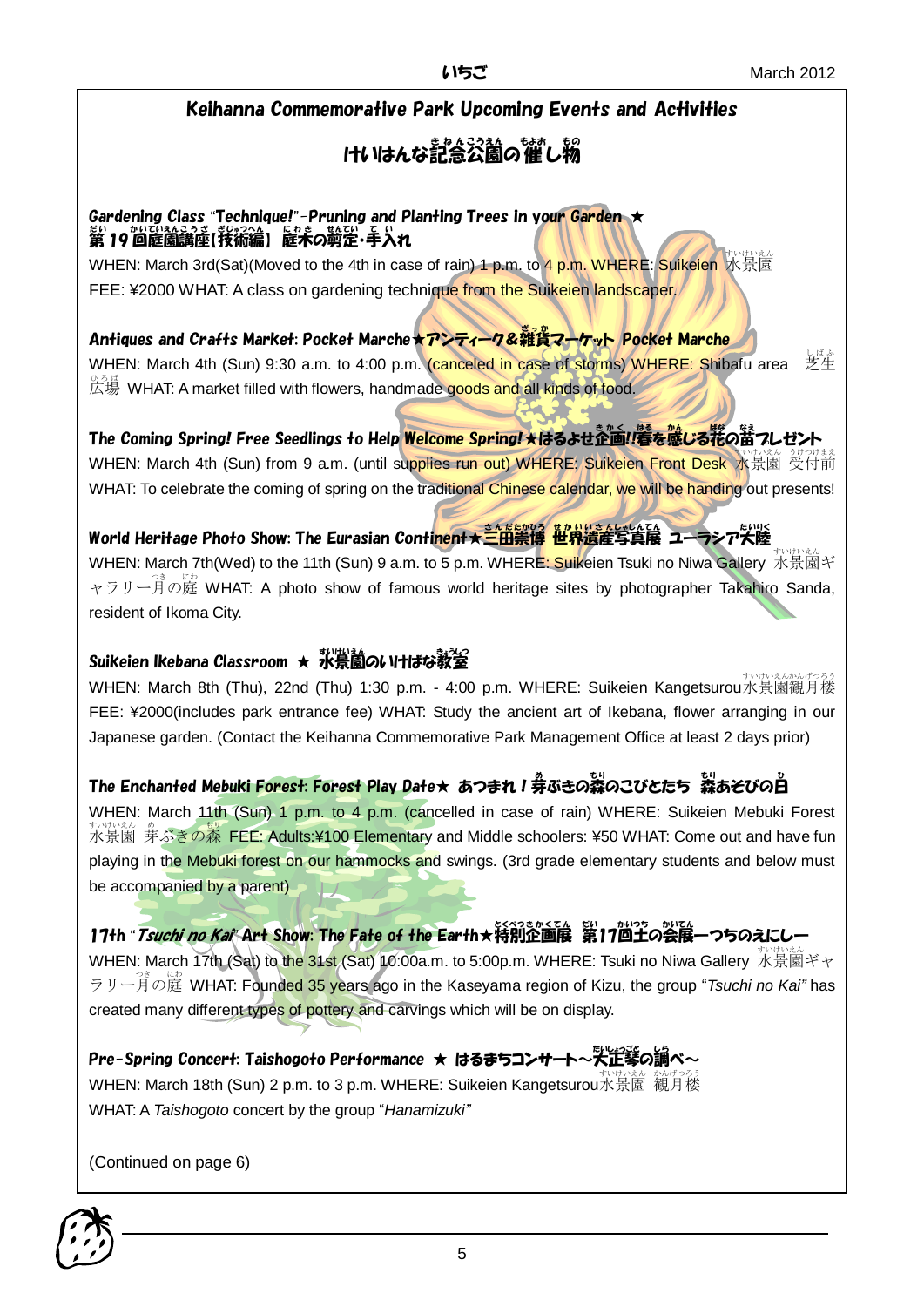#### (Continued from page 5)

# \_<br>The Forest's Tests of Strength★森の体力測定

WHEN: March 25th (Sun) 1 p.m. - 4 p.m., (cancelled in case of rain) WHERE: Suikeien Mebuki Forest 水景園 。<br>芽ぶきの蒸 WHAT: Test yourself with a forest walk, yoga, and exercises, and use a machine to measure your physical power!

Support: Fitness Club Pinos Keihanna

### Starry Night Café Special: Winter Constellations and Spring Constellations★星堂カフェスペシャル~娑の <u>」。</u><br>星座と暮の星座~

WHEN: March 31st (Sat) 6 p.m. - 8 p.m., (cancelled in case of rain or clouds) WHERE: Suikeien Kangetsurou 水景園 すいけいえん 観月楼 かんげつろう WHAT: Star-gazing in the park.

# Sakura Nighttime Light-up★夜桜ライトアップ

WHEN: March 31st (Sat), April 1st (Sun), 7th(Sat), 8th(Sun) From sunset to 9 p.m. (Entrance until 8:30 p.m.) WHERE: Suikeien水景園 WHAT: The Suikeien will be opened late for the special event, an light up in the Japanese garden.

**PARK INFORMATION**: Entrance to Suikeien and Shizenrin: Adults: ¥200, Middle and E.S. students: ¥100 (Discount for groups of 25 and over.) **HOURS**: 9:00 - 17:00 **QUESTIONS**: Keihanna Commemorative Park Mgmt. Office けいはんな記念公園管理事務所 TEL: 0774-93-1200, FAX: 0774-93-2688 http://www.keihanna-park.jp

# Keihanna Plaza Upcoming Events

けいはんなプラザの 催 し物

# **Keihanna Movies けいはんな映画劇場**

**"Confessions"** 「告白」<br>「告白」 **(2010, Japan)**

When her daughter is found dead, junior high school teacher Moriguchi knows it was two of her own students who were responsible. Determined to have vengeance, she begins to enact her plan to destroy the boys' lives, no matter the cost.



#### **WHEN**:

March 2nd (Fri), 10:30a.m., 2:00p.m., 7:00 p.m. March 3rd (Sat), 10:30a.m., 1:00 p.m.,, 3:30 p.m. March 4th (Sun) 10:30a.m., 1:00 p.m.,, 3:30 p.m.

**WHERE**: Keihanna Plaza Main Hall General Admission:……………………¥1,000 J.H.S. students or younger….………..¥700 Senior citizens aged 60 or older……..¥700 Keihanna Tomonokai Members.……..¥700 **QUESTIONS**: Keihanna Convention Department, けいはんなコンベンション事業部 TEL: 0774-95-5115

#### **Fire Brigade Parade** 精華町 消 防 団 パレード せいかちょう しょうぼう だん

The Seika fire department recently received a special award, the "Matoi" from the Japan firefighting assosciation. To celebrate, there will be a parade on Tuesday, March 20th starting at the Western side of Hosono station.

The "Matoi" is the highest honor the Seika fire department has ever received, and this is the first time a fire department in the Yamashiro region has won the award. The awards ceremony was held on Friday, February 23rd at the Japanese firefighting headquarters in Tokyo.

The parade will start at Seika Garden City at 10 a.m. before making it's way to the Seika town office. Then, at 10:30 a.m., the commemoration ceremony will be held on the second floor of the Seika town office.

QUESTIONS: Seika Fire Department 精華町 せいかちょう 消防団 しょうぼうだん TEL: 0774-94-5119

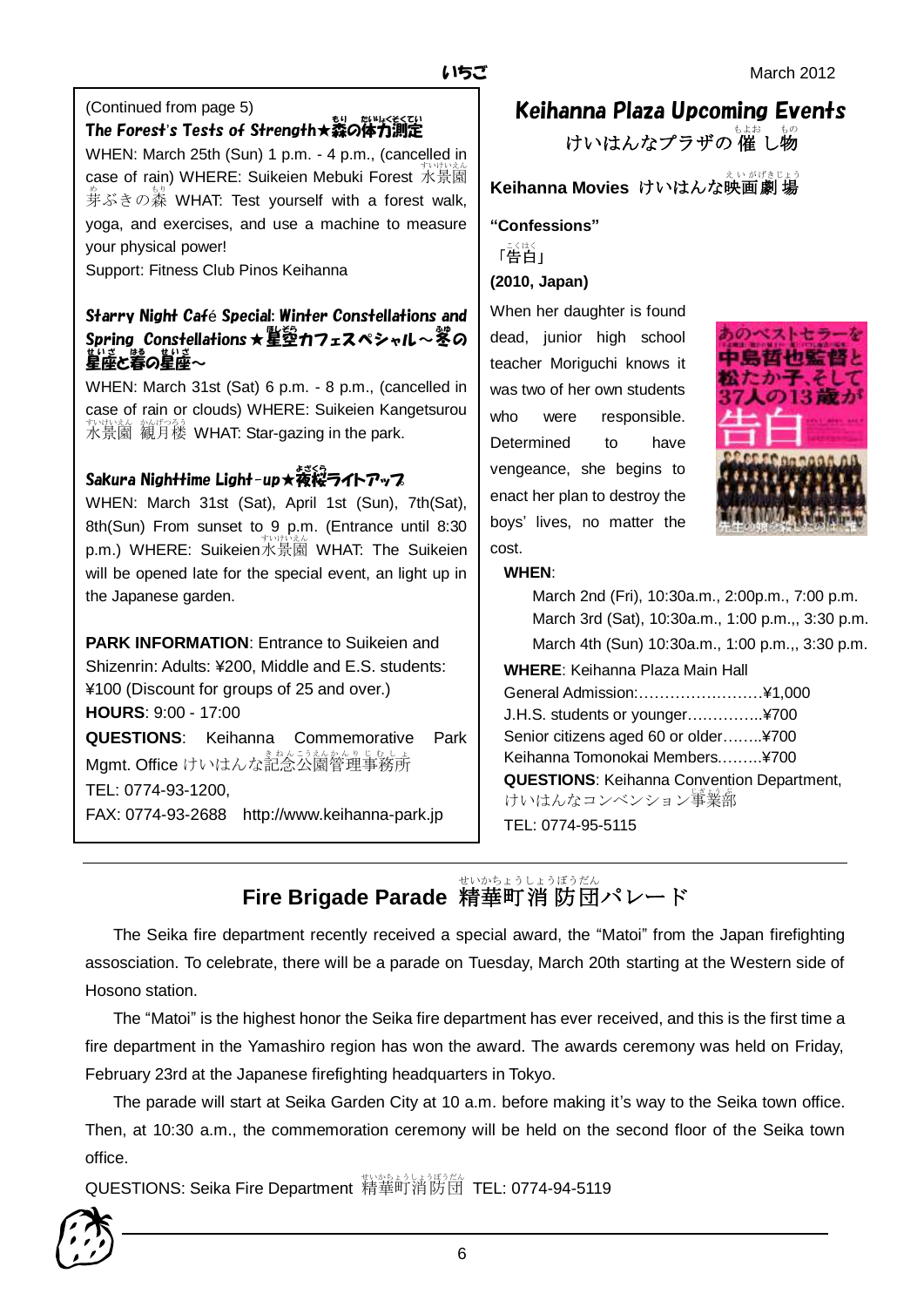## Honey Ginger Jelly

①Sprinkle the gelatin into a tablespoon of water and let sit.

②Put the grated ginger in a heat resistant container, cover, and heat in a 500 watt microwave for 1 minute.

| Ingredients-       |  |  |
|--------------------|--|--|
| (2 servings)       |  |  |
| Grated ginger3g    |  |  |
| Honey1 tbsp        |  |  |
| Gelatin powde1 tsp |  |  |
| Sugar2tsp          |  |  |
| Water140ml         |  |  |
|                    |  |  |

③Add the honey to the ginger and stir.

④Put the 140ml of water and sugar in a pot and heat over a flame. Once the sugar melts, add the mixed honey and ginger, bring to a boil, then remove from heat.

⑤Add the gelatin and mix in till it melts, then run water over it. After the jelly has cooled, put it in a refrigerator until it cools and solidifies.

⑥Remove from the bowl, add honey to flavor and enjoy.

# Transportation to Kansai Airport かんさいくうこうまでのこうつう

## **Kansai Airport Bus** 。<br>関西空港エアポートリムジンバス

You can take the Nara Kotsuu Airport Bus to Kansai International Airport from Keihanna Plaza, available seven days a week (one way fare ¥2000). Bookings are available. See the telephone number below to reserve a seat:

| <b>Departing</b> | <b>Arriving</b> | <b>Departing</b> | <b>Arriving</b> |
|------------------|-----------------|------------------|-----------------|
| 5:50a.m.         | 7:30a.m.        | 12:40p.m.        | 2:20p.m.        |
| 6:50a.m.         | 8:25a.m.        | 3:40p.m.         | 5:20p.m.        |
| 7:50a.m.         | 9:30a.m.        | 4:40p.m.         | 6:20p.m.        |
| 9:50a.m.         | 11:30a.m.       | 5:40p.m.         | 7:20p.m.        |
| 10:50a.m.        | 12:30a.m.       | 6:40p.m.         | 8:20p.m.        |
| 11:50a.m.        | 1:30p.m.        |                  |                 |

| <b>Departing</b> | <b>Arriving</b> |
|------------------|-----------------|
| 12:40p.m.        | 2:20p.m.        |
| 3:40p.m.         | 5:20p.m.        |
| 4:40p.m.         | 6:20p.m.        |
| 5:40p.m.         | 7:20p.m.        |
| 6:40p.m.         | 8:20p.m.        |
|                  |                 |

For more information or to reserve a seat: Nara Kotsu Bus Reservation Center をらえる。<br>奈良交通バス予約センター

TEL: 0742-22-5110 (Hours: 9:00 -19:00)

## Cooking クッキング Yojijukugo Corner 四字熟語コーナー

Howdy everyone and welcome to the Yojijukugo Corner! Yojijukugo are Japanese idioms made up of four Kanji.

| J.                 |  |
|--------------------|--|
| Ξ<br>Г<br>−.<br>亩甘 |  |





#### *Kyouson Kyouei* **"Coexistence and coprosperity"**

The number of foreigners living in Japan is on the rise, and from here on out both foreigners and Japanese will be going to school, working, and playing in Japan. But I think that Japanese and foreigners living together will, in the end, help both groups grow and prosper. This month's *Yojijukugo, "Kyouson Kyouei"* means "co-existence and co-prosperity."

# Note From the Editor へんしゅうしゃのことば

Now that it's finally March, I'm excited to be mostly done with winter, and ready to welcome spring. Though Kyoto winters aren't the coldest, they can certainly drag on. But now that spring is coming, I've decided to do something I've been putting off, travel!

Though I've been in Seika for a year and half now, I still have yet to get out of Kansai. So I'm resolving to try and see more of Japan while I can. Hiroshima, Nagoya, Hokkaido; there are all kinds of places I want to go, that are sure to show a completely different side of Japan. Hopefully all of you will be able to get out and travel as well!



- Kai

I have a blog about my life in Seika that everyone should check out! **http://seikalife.blogspot.com**